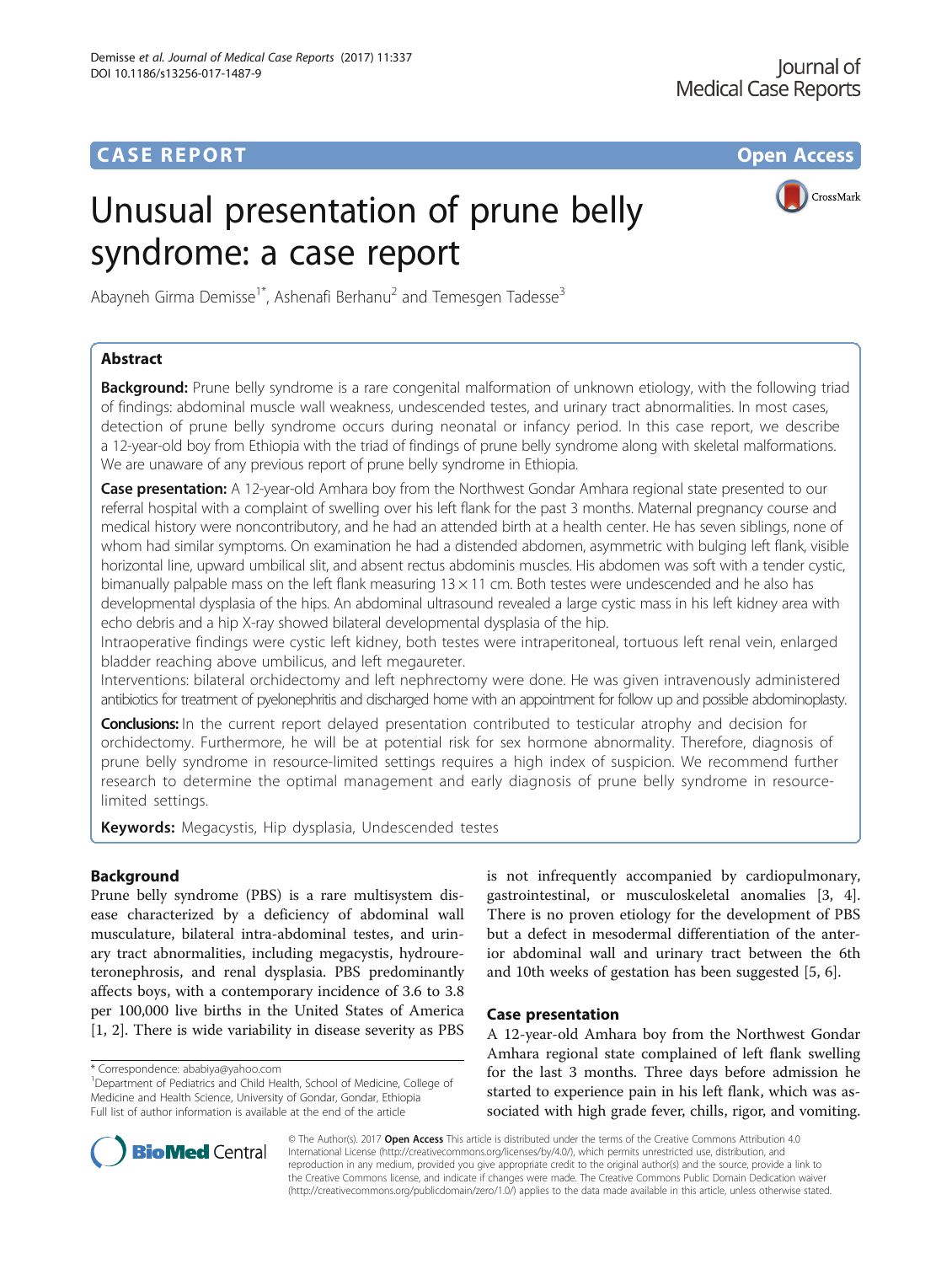At the time he had no urinary or respiratory symptoms. Maternal pregnancy course and medical history were noncontributory, and he had an attended birth at a health center; his past medical history was unremarkable. He has seven siblings, none of whom had similar symptoms. His mother had no history of radiation exposure, use of traditional medicine, or chemotherapy during pregnancy.

# Physical examination

No dysmorphisms were noted in his general appearance. His vital signs were: pulse rate (PR) 142 beats/min, respiratory rate (RR) 33 breaths/min, temperature (T) 38.5 °C, and blood pressure (BP) 105/65 mmHg. Anthropometric measurements showed severe stunting. An abdominal examination revealed distended abdomen, asymmetric with bulging left flank, visible horizontal line, upward umbilical slit, and absent rectus abdominis muscles. His abdomen was soft with a tender cystic, bimanually palpable mass on the left flank measuring  $13 \times$ 11 cm. Both testes were undescended (Fig. 1). He also had scoliosis and developmental dysplasia of the hips with waddling gate.

## Investigations

Urinary analysis demonstrated many red blood cells (RBCs) and positive leukocyte esterase. He had a normal renal function test with creatinine of 0.72 mg/dl and blood urea nitrogen (BUN) of 44 mg/dl, normal hemoglobin of 12.7 gm/dl, and normal electrolyte. Ultrasound showed a large cystic mass in his left kidney area with echo debris. His right kidney had normal echo texture and size. An X-ray of his hips showed bilateral developmental dysplasia of the hip (DDH; Fig. 2). Our facility does not have the capacity to perform a genetic study to support the diagnosis of PBS.

# Intraoperative findings

His left kidney is cystic and enlarged; there is no parenchyma tissue, both testes are intraperitoneal just below

Fig. 1 A 12-year-old boy with prune belly syndrome with empty scrotum and absent abdominal wall musculature

Fig. 3 Intraoperative findings of a 12-year-old boy. K kidney, S small intestine, U ureter



the kidneys, tortuous left renal vein, enlarged bladder reaching above umbilicus, and left megaureter (Fig. 3). A bilateral orchidectomy and left nephrectomy were done.

## Course of our patient in our hospital

After surgical removal of cystic mass and testes, he was given intravenously administered antibiotics for treatment of pyelonephritis for 14 days. Subsequently he showed significant improvement and was discharged home with an appointment for follow up to consider hormonal replacement therapy and possible abdominoplasty. His parents were also counseled about the PBS and the care they can give him at home.

#### **Discussion**

PBS is a rare congenital disorder composed of anomalies of various organ systems. This case report describes a 12-year-old boy with the triad findings of PBS reported in previous publications [\[7](#page-3-0), [8](#page-3-0)] and congenital bilateral hip dysplasia with scoliosis. In the majority of case reports the diagnosis of PBS is made during infancy. Although this child was born at a health center his congenital malformation was not detected at birth. This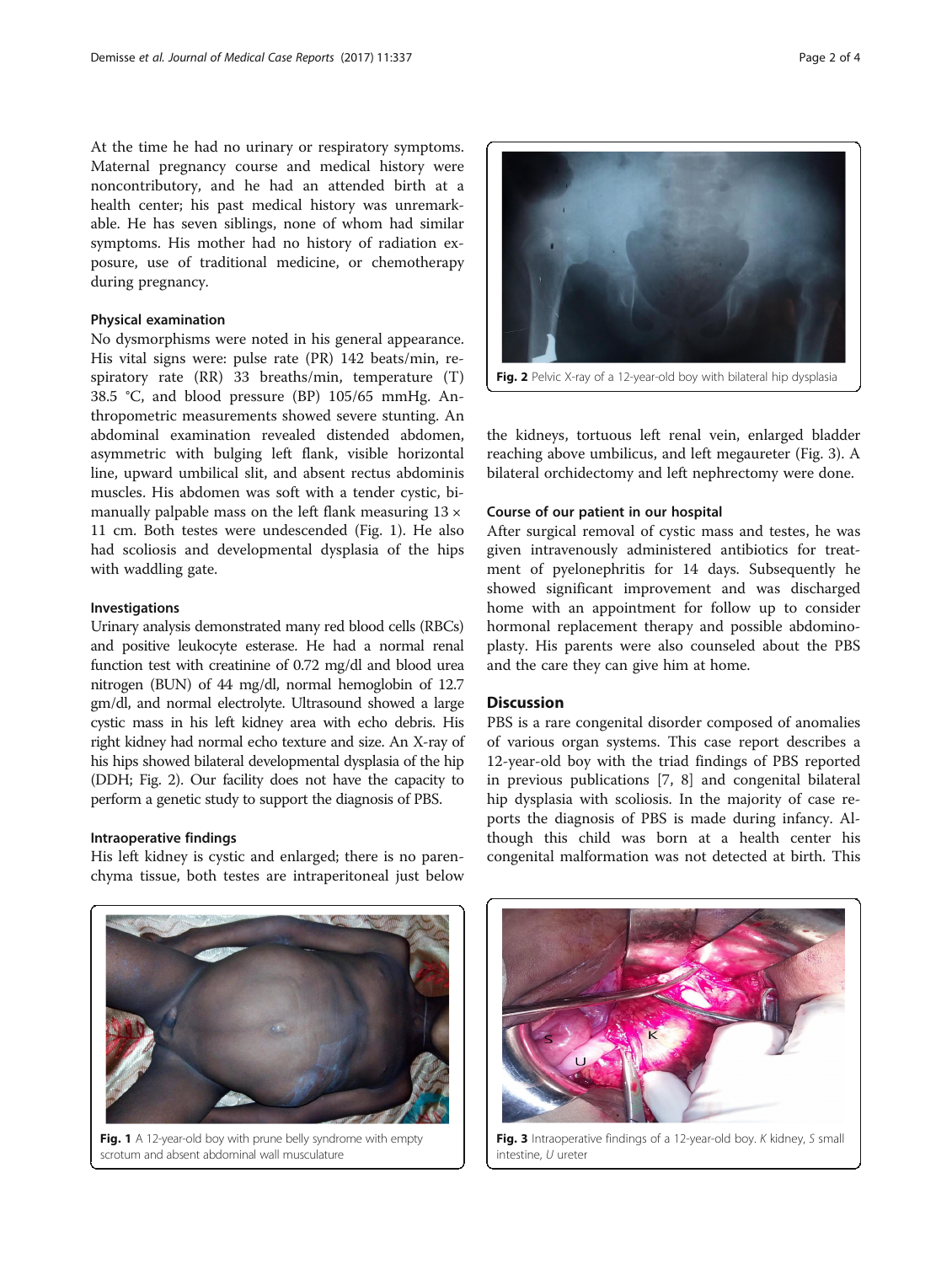<span id="page-2-0"></span>may indicate a low level of awareness among health professionals about PBS; however, there are very few case reports of PBS diagnosed outside the neonatal age group [[9\]](#page-3-0). The embryologic characteristics of congenital musculoskeletal problems correlate well with the embryologic theory of PBS [[10](#page-3-0)]. Similar to other case reports, scoliosis and hip dysplasia were noted in the current case. Orthopedic abnormalities occur in 45 to 63% of patients with PBS [[11\]](#page-3-0). The most common orthopedic anomalies are hip dislocation and talipes equinovarus [[12](#page-3-0)], while scoliosis is the most common spinal abnormality noted [\[13, 14](#page-3-0)]. Currently, children with PBS reach adulthood; however, morbidity related to the musculoskeletal system can potentially affect their quality of life. The abdominal wall defect may not have life-threatening consequences but the inefficient contraction of the abdominal wall muscles is believed to affect bladder, bowel, and pulmonary function, increasing the risk of recurrent urinary and respiratory tract infections [\[15\]](#page-3-0). Improvement in bladder emptying is a potential benefit of offering abdominoplasty in full-blown PBS [[16\]](#page-3-0). The incidence of renal failure over time was 20 to 30%, although some case series have rates of renal insufficiency as low as 7% [[17](#page-3-0)]. In the current case, despite a non-functioning left kidney, the renal function test was within normal limits for our patient's age, which could be explained by the compensatory action of his right kidney.

Treatment of the case involved both surgical and medical teams. Removal of our patient's left kidney and orchidectomy were performed, and he was treated for a urinary tract infection. There have been documented cases of testicular tumors developing in these patients, but overall the risk does not appear to be greater than other patients with undescended testes [\[18](#page-3-0)–[20\]](#page-3-0). Orchidopexy or removal of the testes is one of the treatment modalities available to children with PBS. Removal of the testes is done to counteract the high risk of cancer associated with intraperitoneal testes which was a potential outcome in this case.

He was discharged from our hospital with the expectation of long-term follow up, and an appointment for abdominoplasty was scheduled. After communicating with an endocrinologist, hormonal replacement therapy was considered to be started on follow up.

Our strength to the approach of this case was giving the most treatment and care that were available in our setting. In contrast, the unavailability of genetic study was our limitation.

# Conclusions

Diagnosis of PBS in resource-limited settings requires a high index of suspicion. Early diagnosis of PBS will help health professionals to carry out the appropriate steps of management and follow up. As the disease involves multiple organ systems, a multidisciplinary management approach is required to improve the quality of life for patients with PBS. We recommend further research to determine the optimal management and early diagnosis of PBS in resource-limited settings.

#### Abbreviations

BP: Blood pressure; BUN: Blood urea nitrogen; DDH: Developmental dysplasia of the hip; PBS: Prune belly syndrome; PR: Pulse rate; RBC: Red blood cell; RR: Respiratory rate; T: Temperature

#### Acknowledgements

We would like to acknowledge Dr Getahun Asres and Emily Robbinson for reviewing the manuscript.

#### Funding

There was no funding for this case report.

#### Availability of data and materials

Not applicable.

#### Authors' contributions

AGD, AB, and TT were involved in write up and reviewing of the manuscript. All authors read and approved the final manuscript.

#### Ethics approval and consent to participate

Ethical clearance was obtained from institutional ethical review board (IRB) of University of Gondar, and verbal assent from the child and written consent from father was obtained in the local language (Amharic), parents were informed that the identity of the child will be kept confidential. Name of ethics committee present: Dr Meseret Zelalem (Chairperson), Prof. Feleke Mogess, Prof. Mogess Tiruneh, Mr Gashaw Neberu, Mrs Hiwot Abebe, Mr Genanaw Agitew, and Mr Niguse Yigizaw. Chairperson contact address: meseret.zelalem@yahoo.com. Phone number: +251 918 045 513.

# Consent for publication

Written informed consent was obtained from the patient's legal guardian for publication of this case report and any accompanying images. A copy of the written consent is available for review by the Editor-in-Chief of the journal.

#### Competing interests

The authors declare that they have no competing interests.

#### Publisher's Note

Springer Nature remains neutral with regard to jurisdictional claims in published maps and institutional affiliations.

#### Author details

<sup>1</sup>Department of Pediatrics and Child Health, School of Medicine, College of Medicine and Health Science, University of Gondar, Gondar, Ethiopia. <sup>2</sup> Department of Surgery, School of Medicine, College of Medicine and Health Science, University of Gondar, Gondar, Ethiopia. <sup>3</sup>Department of Radiology, School of Medicine, College of Medicine and Health Science, University of Gondar, Gondar, Ethiopia.

#### Received: 20 April 2017 Accepted: 9 October 2017 Published online: 04 December 2017

#### References

- 1. Routh JC, Huang L, Retik AB, et al. Contemporary epidemiology and characterization of newborn male with prune belly syndrome. J Urol. 2010;76:44–8.
- 2. Lloyd JC, Wiener JS, Gargollo PC, et al. Cotemporary epidemiological trends in complex congenital genitourinary anomalies. J Urol. 2013;194:1590–5.
- 3. Hassett S, Smith GH, Holland AJ. Prune belly syndrome. Pediatr Surg Int. 2012;28:219–28.
- 4. Smolkin T, Soudack M, Goldstein I, et al. Prune belly syndrome expanding the phenotype. Clin Dysmorphol. 2008;17:133–5.